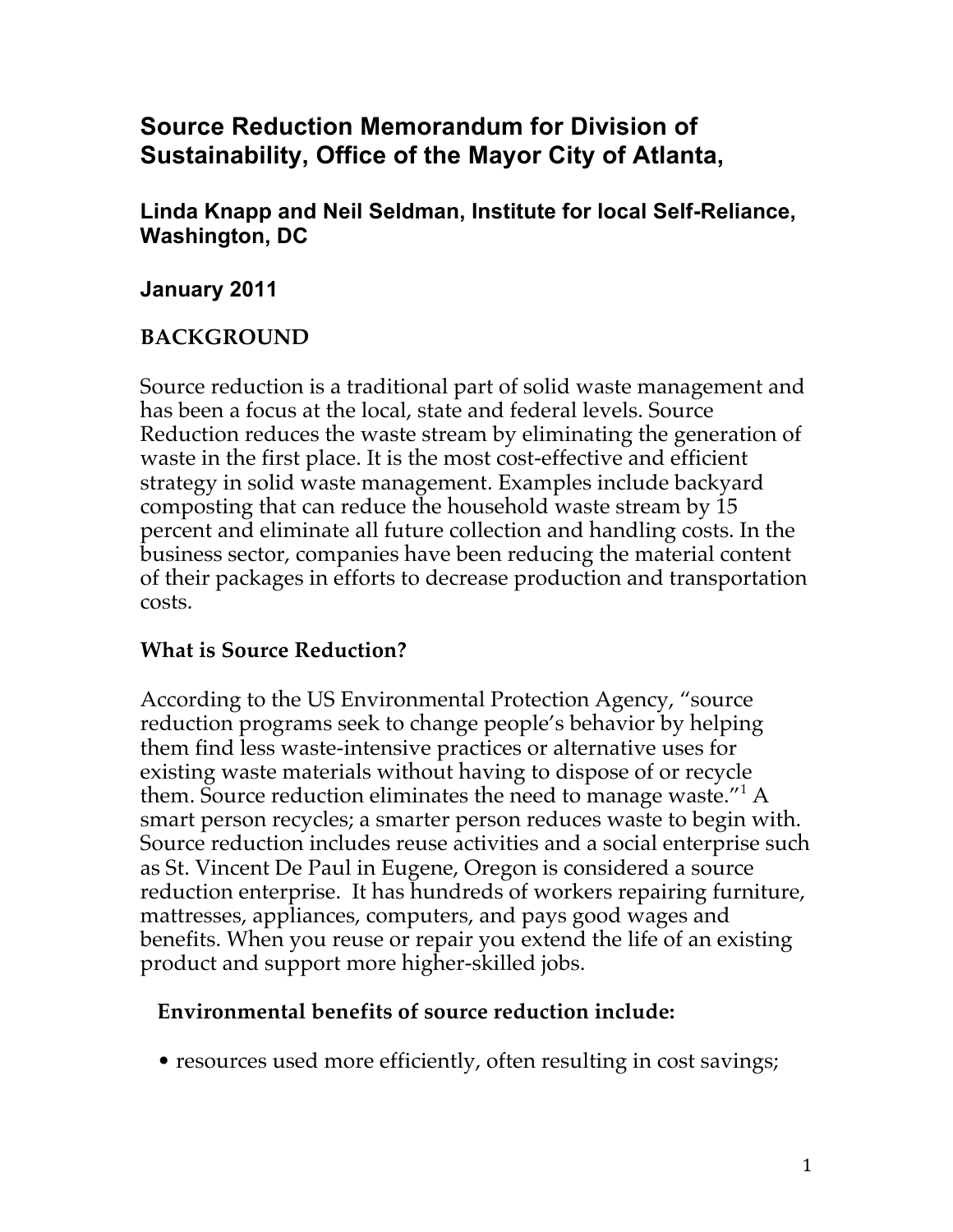- decreased amount of materials in the waste stream that need to be collected, transferred, and landfilled or incinerated;
- reduction in the toxicity of materials in the waste stream;
- extending the useful life of products through reuse and repair;
- reducing the need to extract virgin materials from the earth.

# **PLANNING**

As with any major initiative, source reduction requires serious planning in order to create a program that can be effective over time. It is valuable to call upon the expertise of others who have successfully organized programs including state and municipal officials as well as professional consultants.

## **In-House Government Programs**

A first important consideration is the development of an in-house government program to show the city's commitment to source reduction through leading by example. Source reduction does require behavior changes so it is important to enlist stakeholders in the planning process. One way to do this is by establishing an interagency task force. Support of top management is key so having the task force report to the Mayor or one of the Mayor's staff will be incentive for task force members to make source reduction a high priority.

The inter-agency task force can be comprised of procurement staff along with representatives with purchasing power from other agencies. Establishing goals and polices are important first steps.

Some commonly-used source reduction actions are:

- Practice of double-sided copying
- Purchase of durable items in place of disposable ones
- Reducing the amount of product packaging from suppliers as well as packaging used by the agencies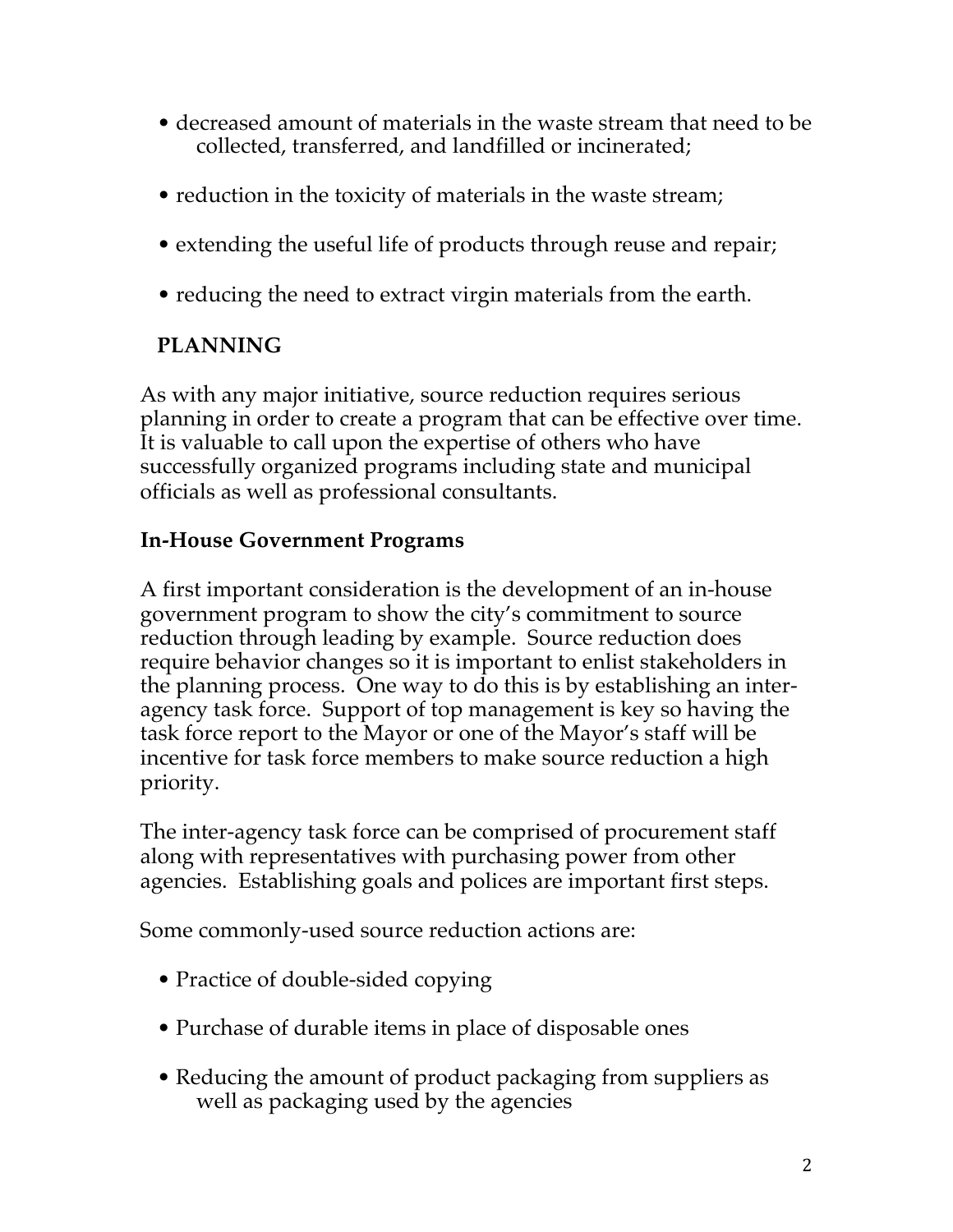- Reusing materials whenever possible
- Composting yard waste at government facilities and using the finished product for landscaping
- Grass-cycling at government facilities as a landscape management practice.

These activities are all first considerations for the inter-agency task force. At the same time, it is important for the task force members to assess what they purchase and what ends up in the waste and to carefully examine the following issues:

- How can we reduce or eliminate the toxicity of products that we use?
- Are there alternative products that are cost-competitive and durable that can replace single-use ones?
- Are there options to reuse, donate, or recycle products when they are no longer needed?

Based on these findings, **procurement policies** can be put in place to encourage the purchase of:

- reused or reusable products
- products with minimal and/or reusable packaging

Education and training is essential to ensure the success of the program. It is understandable that many procurement staff members may prefer to keep their regular practices of buying products that are not considered sustainable. To address this resistance to change, it is necessary to inform all purchasing staff about source reduction procurement guidelines and the benefits of the practice. It is also valuable to provide guidance on making these purchases.

Organizers of the Newton, Massachusetts source reduction program provided the following advice based on their experiences in motivating employees, "Many people still don't know or care about recycling, let alone source reduction, and you will need to make a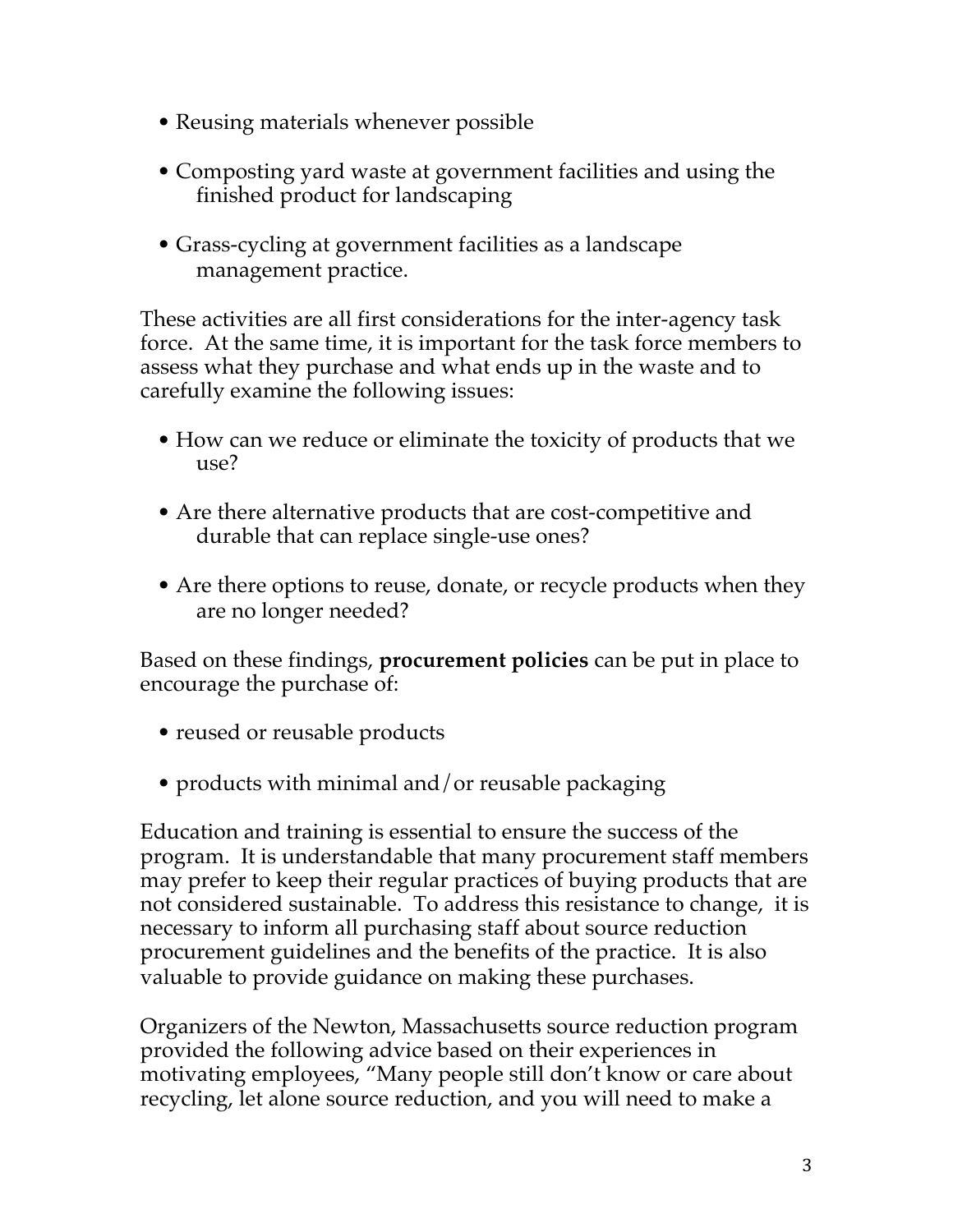direct correlation that recycling is good for them. You may want to consider an incentive program in which a department receives back a portion of savings they have achieved through source reduction."2

Tracking and reporting source reduction purchases are necessary activities in an overall source reduction strategy because it enables participants to evaluate the effectiveness of the program. Success stories can be acknowledged through award programs and the local media.

It is recommended that the source reduction efforts be incorporated into a comprehensive "green" city procurement program that includes all types of sustainable purchasing practices.

### **Household Source Reduction**

Communities that are serious about household source reduction put in place unit-based pricing policies that have fee structures requiring residents to pay for trash collection based on the weight or volume of material they are putting out for disposal. Pay-as-you-throw programs provide a strong financial incentive for residents to examine ways that they can reduce their trash and lower their disposal fees.

Municipalities with PAYT programs also need to provide education and outreach programs to inform residents about source reduction practices (see Appendix A for a comprehensive list of activities):

- Purchasing items that can be reused or recycled
- Purchasing products that have less packaging
- Selecting cleaning supplies and other household chemical products that are less toxic
- Setting up a backyard composting system to handle food and yard waste
- Doing grass-cycling as a lawn management strategy.
- Preparing source reduction plans for construction and demolition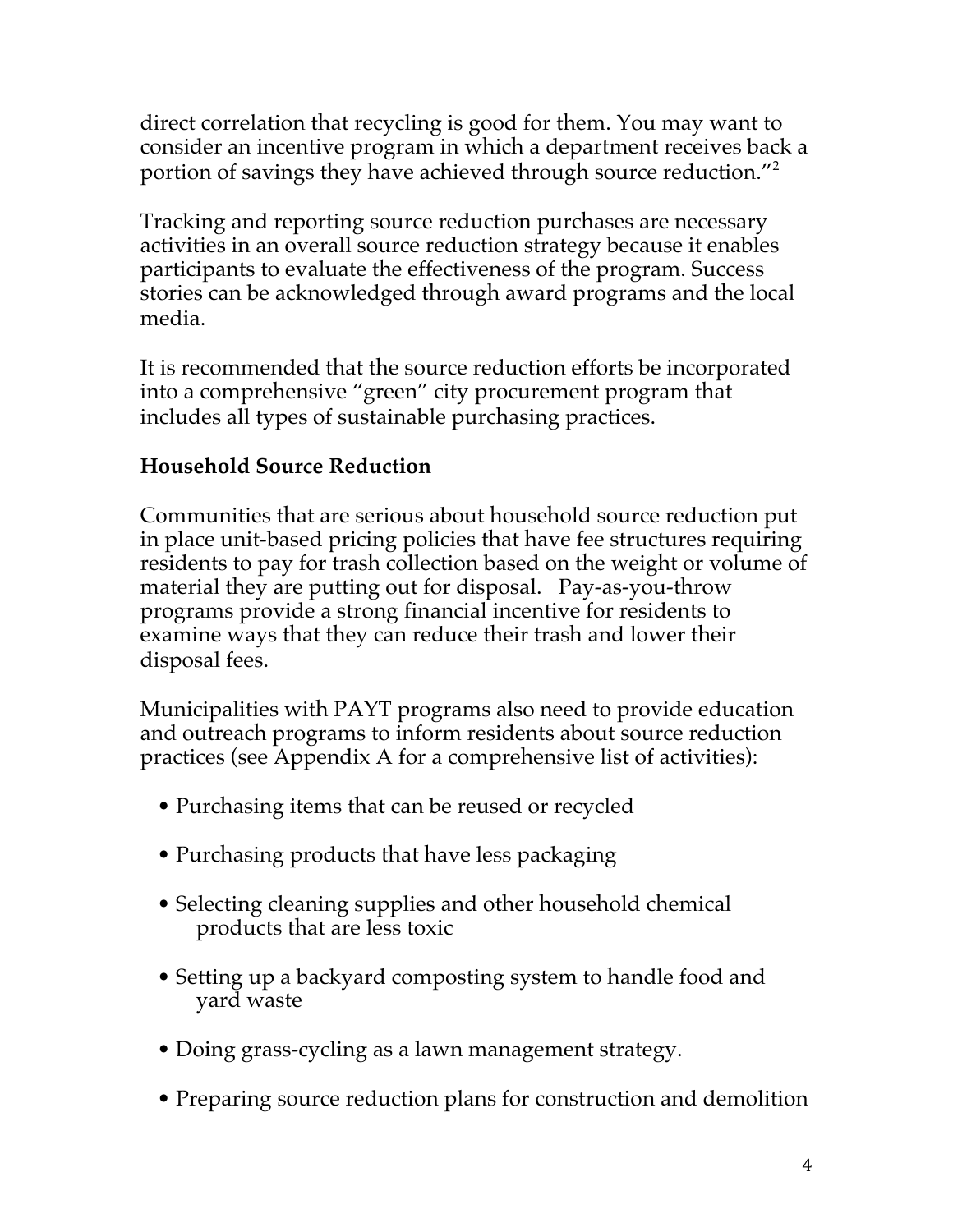## projects

To further support household source reduction, some New Jersey municipalities are considering an ordinance that would allow residents to sign a registry to prevent delivery of unsolicited materials (advertising flyers, menus, etc.) to their yards.<sup>3</sup>

After reviewing source reduction credit programs in Oregon and Minnesota, the State of Maryland established a program that provides its counties with opportunities to earn source reduction credits that can be translated into percentage points toward their annual waste diversion goal of 40 percent. Counties fill out a source reduction activities checklist each year and are able to earn up to 5 percentage points toward their goal. Activities include composting, grass-cycling, research, and public education (see Appendix C for outreach activities). The program encourages the following general public outreach activities by county staff:

- sponsorship of general public events
- setting up exhibits at county fairs and similar events
- working with programs in the schools
- partnering with the local media to inform the public about source reduction practices
- conducting food composting outreach including bin distribution programs
- providing source reduction information on web sites
- conducting focus groups of local residents.

## **Source Reduction in the Commercial Sector**

Businesses can greatly benefit from implementing source reduction programs because they can result in lower costs and can be touted as an example of the company's commitment to sustainability. In some communities, the municipal sanitation workers collect trash from small businesses. When this is the case, businesses, as is true for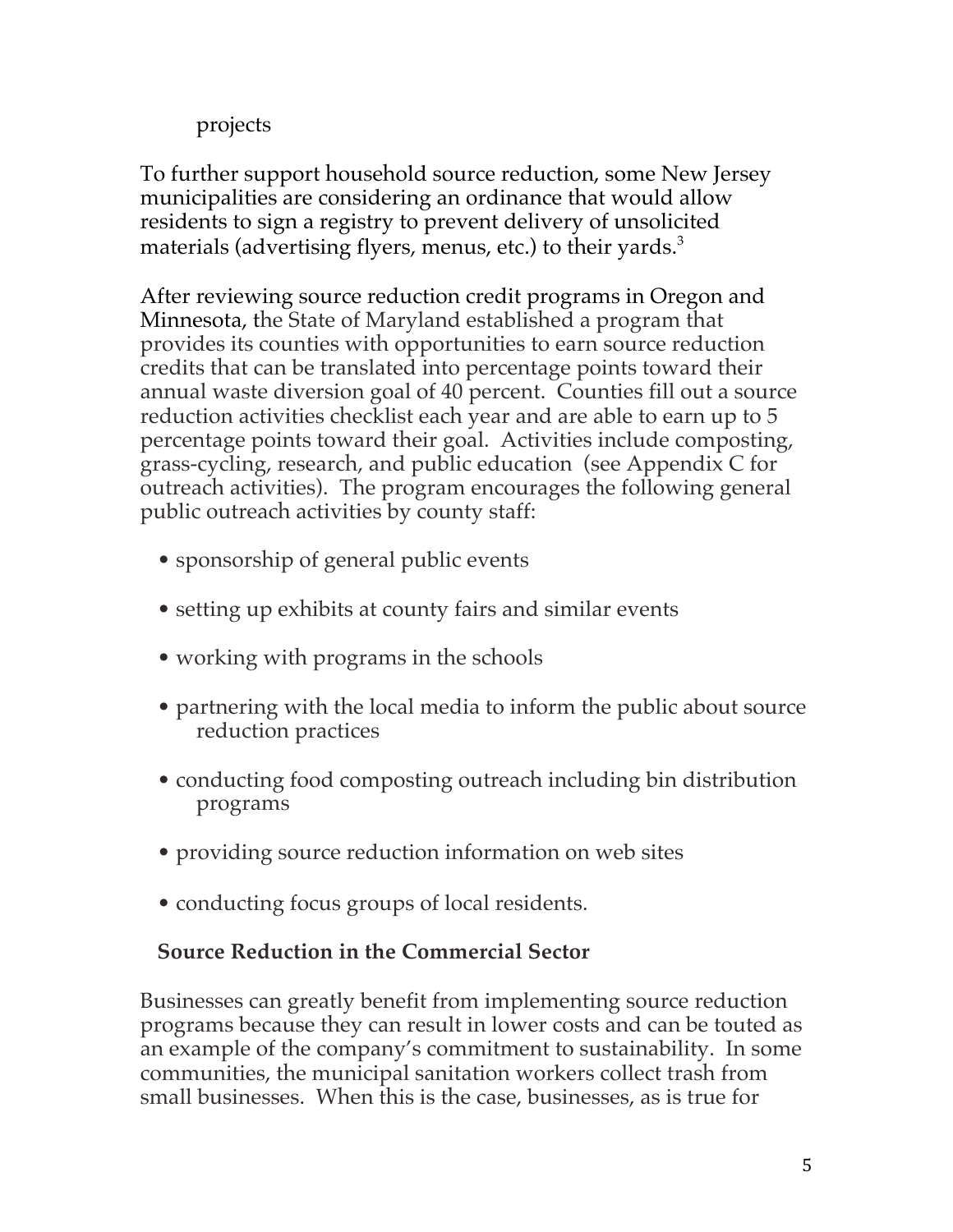households, will be motivated to reduce their waste if there is a PAYT policy in place. Companies that pay their own trash fees definitely will benefit from implementing source reduction practices because they will be in a position to negotiate lower hauling fees.

An important step in a city's promotion of commercial source reduction is the creation of a task force with representation from both the government as well as the business sector. This partnership can work in designing an effective approach to enlist businesses in taking on this issue.

Informing businesses about success stories is a valuable incentive. Simple actions can result in savings for instance Pizzeria Uno in New York experienced savings of more than \$1,000 annually by replacing cocktail napkins with coasters and a Minnesota power company changed from disposable to reusable cups and saved \$1,600 per month.<sup>4</sup>

A major goal of the task force can be determining how best to reach out to the business community. The sponsorship of source reduction workshops and training sessions can be effective in this process. There are many excellent source reduction publications, guides, and resource materials that can be made available to interested businesses. Emphasizing potential cost-savings and following up with resource information is important.

Another way to elevate this issue for businesses is to sponsor annual award ceremonies where model programs are acknowledged. This type of event showcases businesses as "good citizens" and provides success stories for other companies to emulate. When institutions make source reduction part of a larger sustainability plan, results can be very significant.

# **Case Study Highlights – Three US Hospitals5**

According to Terry Grogan, hospital waste comprises about 1 percent of the munici waste stream. About 15 percent of the hospital-generated waste falls in the categor infectious waste requiring incineration. The vast majority of hospital waste,  $85$  percent comprise of paper, plastic, food, and other materials.

Terry Grogan presented three hospital case studies and found common approaches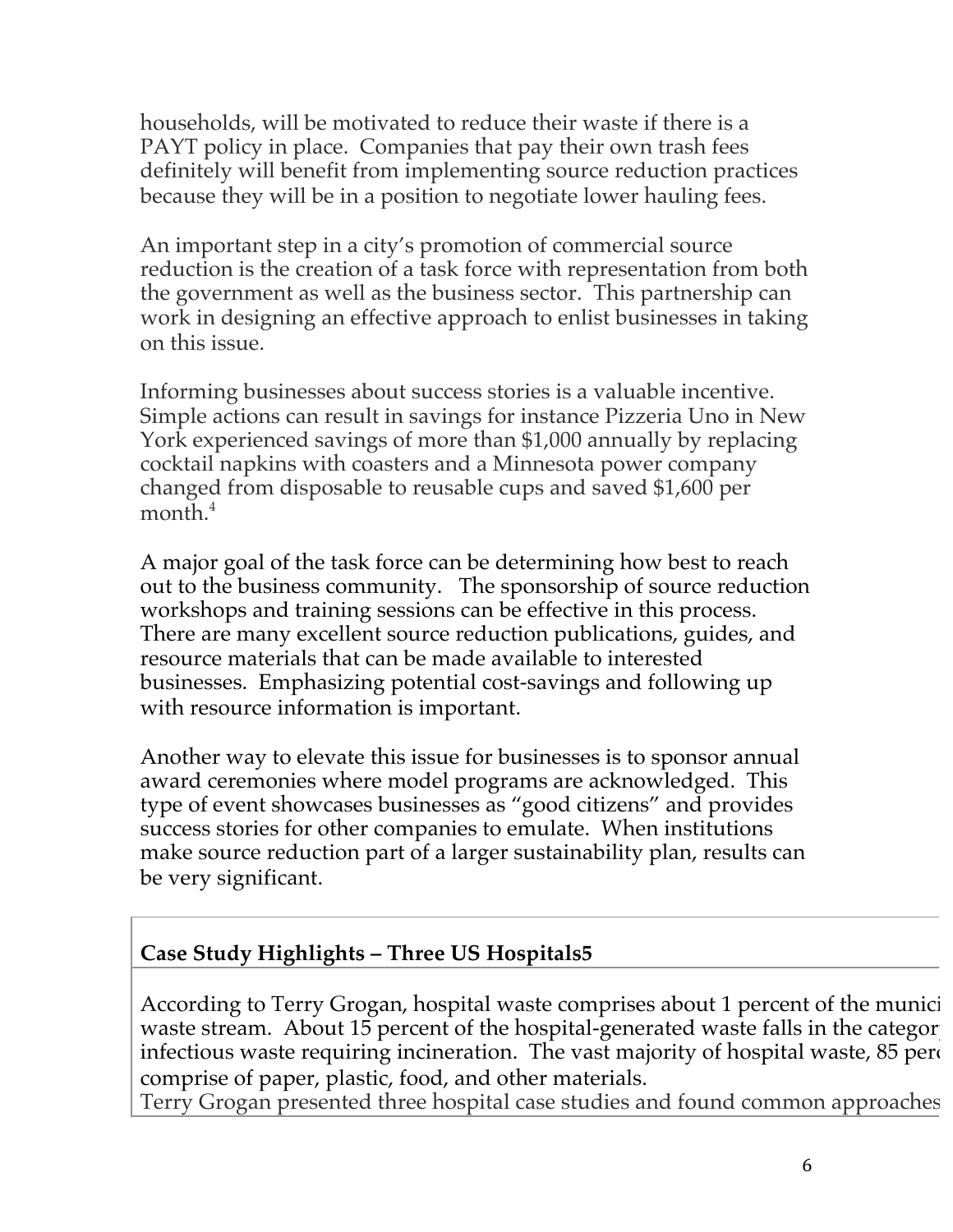to success:

- Procurement practices that reduce waste,
- Donation of unneeded materials to non-profit organizations and community group
- Comprehensive recycling plan.

Through a very comprehensive program that included C&D debris recovery, **Kaiser Permanente**, not only reduced its solid waste by 26 percent, but also reduced the ar infectious waste by shifting non-infectious items into the solid waste stream.

The **Dartmouth Hitchcock Medical Center** in Lebanon, New Hampshire increased amount of solid waste diverted from the waste stream from 10 to 32 percent through and recycling. During a 7-year period of time, the Medical Center reduced its infec waste by almost 250 percent for \$100,000 per year disposal savings.

In addition to its material donation activities and recycling, the Bert Fisher Medical in New Smyrna Beach, Florida established an effective program that replaced dispo items with reusable ones that provide comparable product performance and saving through avoided disposal costs and reduced material purchase expenses.

## **RESOURCES**

## **Responsible Purchasing Network**

Government agencies, businesses, higher education institutions, and non-profit organizations have joined the RPN to secure purchasing tools, to be aware of current news, and for the networking opportunities. Five hundred dollars is the annual fee for an agency in a city with a population greater than 250,000.

The RPN web site (www.responsiblepurchasing.org) contains resource information for both general viewers and for members.

### **COOL 2012**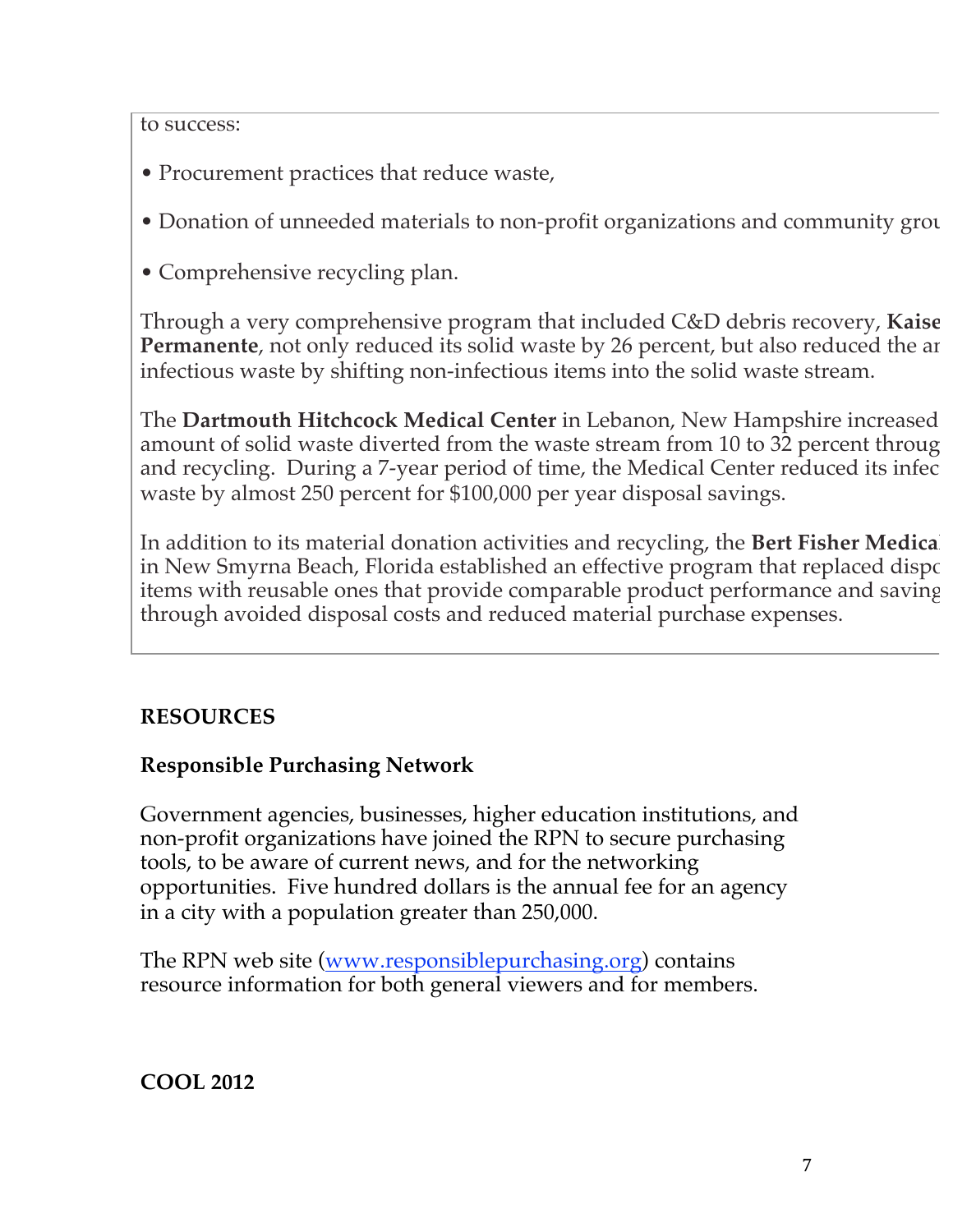This is a national outreach and education effort for state and local jurisdictions to provide guidance in diverting compostable organics from the waste stream. The campaign provides tools, resource materials, and public policy recommendations to communities throughout North America (www.cool2012.com).

## **WasteWise**

EPA offers this free program of tools, resources, and events to organizations interested in reducing their solid waste. Organizations can join WasteWise as partners, endorsers, or both.

(www.epa.gov/epawaste/partnerships/wastewise/index.htm).

**City of Newton Citywide Waste Prevention Policy** -- See Appendix C

# **APPENDIX A – WHAT HOUSEHOLDS CAN DO**

## **What You Can Do**

## **Purchasing Decisions**

- Purchase products with minimal packaging and with packaging that is recyclable.
- Buy products in concentrate or bulk form.
- Look for products that are made from recycled material.
- Use reusable or refillable products and those with a longer life span and that are easy to repair.
- Avoid products that contain toxic ingredients.

### **Reduce, Reuse and Recycle**

• Get your name off junk-mail lists.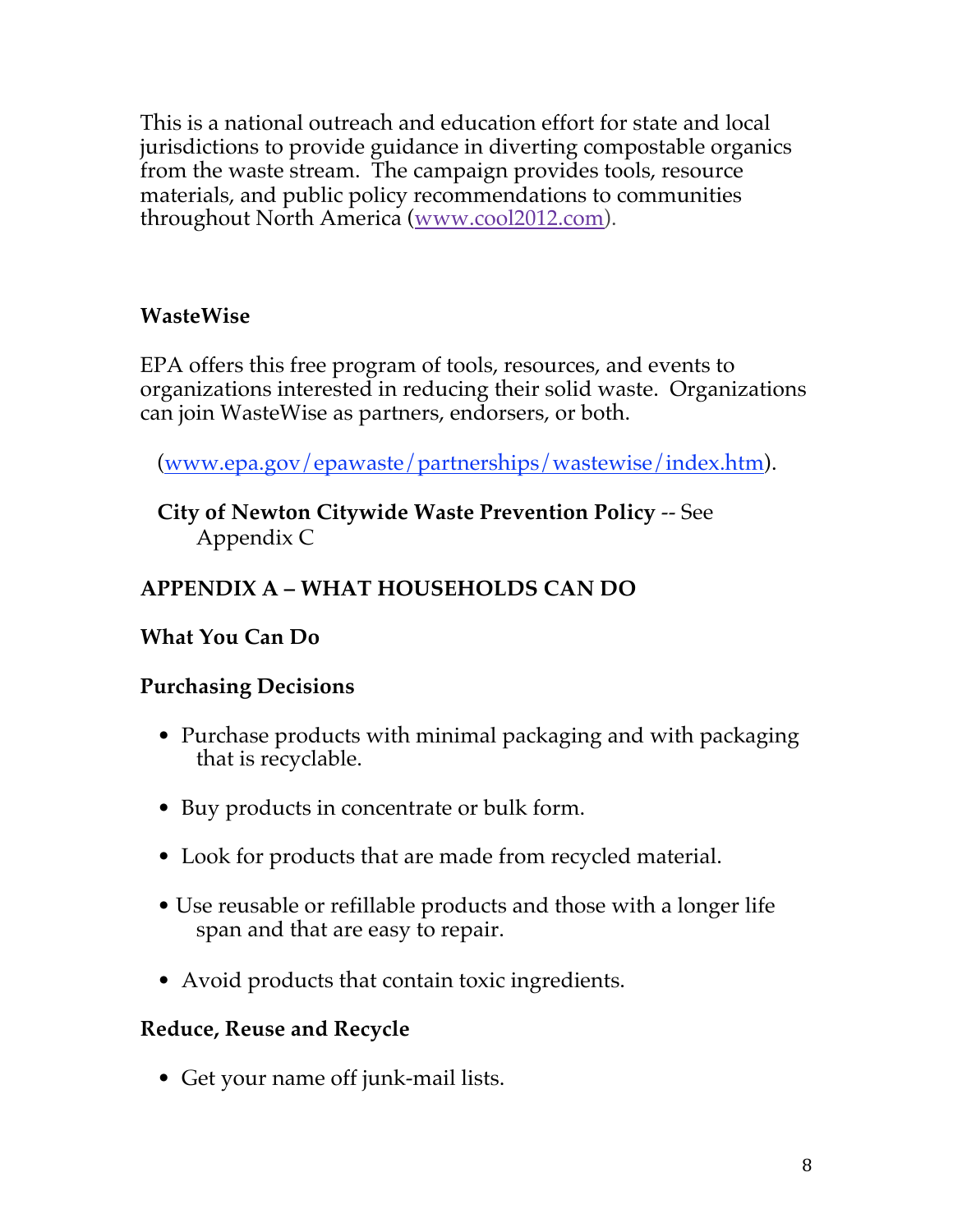- Donate usable goods to a charity.
- Use your own cloth or paper bags when shopping.
- Take a reusable mug to work instead of using disposable cups.
- Circulate magazines to friends or neighbors.
- Reuse gift wrap again for a smaller package.
- Use scrap paper that is printed on one side for phone messages or notes.
- Maintain existing equipment and appliances rather than buying new ones.

## **Household Hazardous Waste and Landscaping**

- Buy chemicals only in quantities you will use.
- Use the least toxic product possible.
- Take household hazardous waste to the Recycling Depot for reuse or disposal.
- Compost yard waste and food scraps.
- Grass-cycle leave grass on the lawn after mowing.
- Keep lawn at 2-3" to conserve water and control weeds.
- Choose low maintenance landscaping.

## **Be a Strong Consumer**

- Let store managers know the products you want them to carry.
- Ask for products that aren't over-packaged or are in returnable containers.
- Let manufacturers know any concerns you have on products or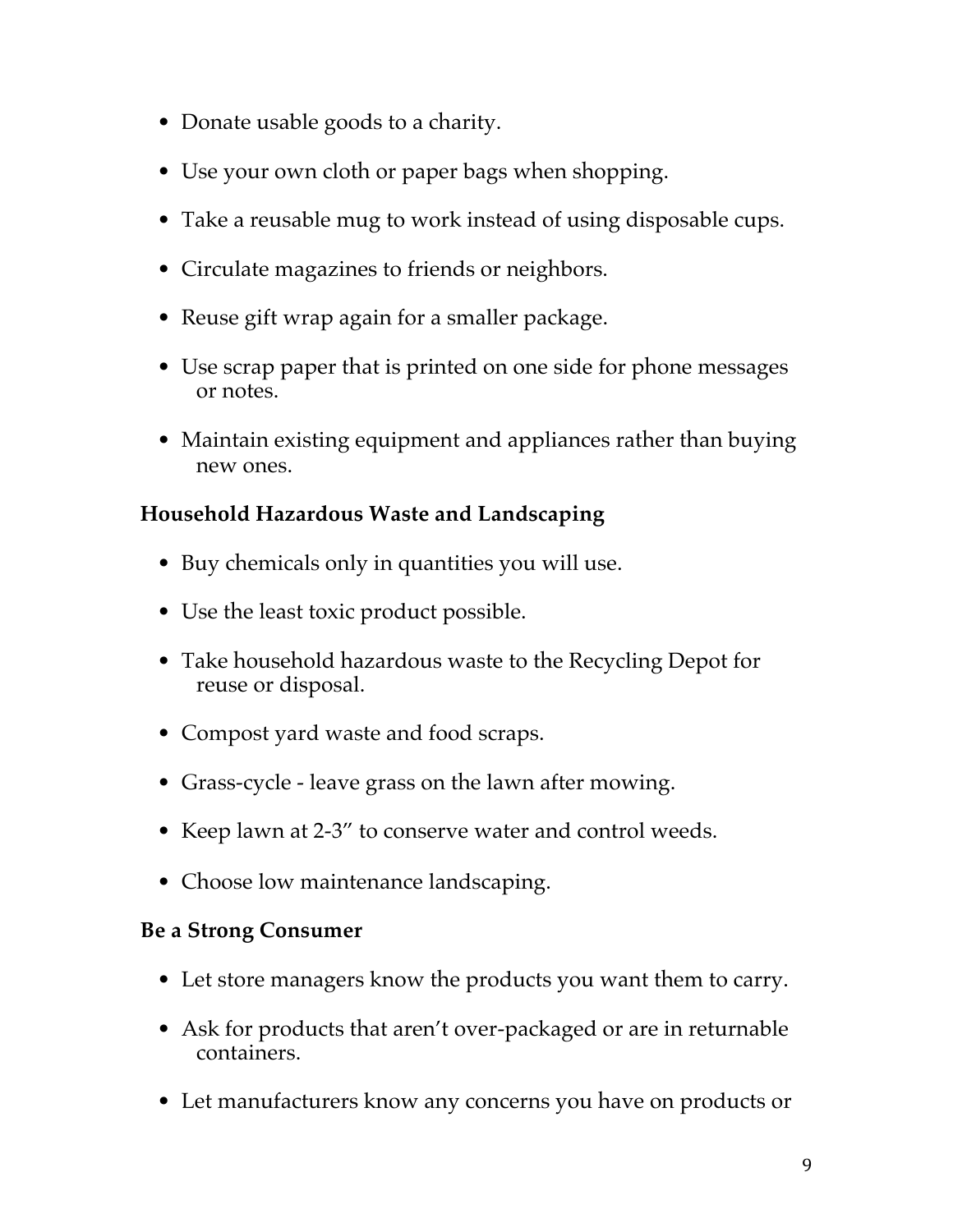packaging.

• Ask merchants if they will take back items such as oil, paint, appliances, and packaging.

From "How To Reduce Waste in Municipal Government: A Guide To Source Reduction," City of Newton, Massachusetts, page 12, May 2005 (Sources: City of Newton Green Pages; Minnesota Office of Environmental Assistance; U. S. Environmental Protection Agency; Congressional Research Services)

## **APPENDIX B -- GOVERNMENT OUTREACH ACTIVITIES**

## **Outreach Activities from the Maryland Department of the Environment's "County Source Reduction (SR) Credit Report"**

- Staff a display at a county fair or similar event.
- Host an event for the general public.
- Include information on a web site.
- Promote in schools on a regular basis.
- Implement curriculum or on-going activity at school.
- Publicize success stories through county awards program or through local media.
- Include an employee training or education.
- Recognize county success stories.
- Conduct a focus group or survey of residents about SR activities and assistance needs.
- Conduct a focus group or survey of businesses about SR activities and assistance needs.
- Conduct a SR training session, workshop, or presentation at a business, institutional or community event.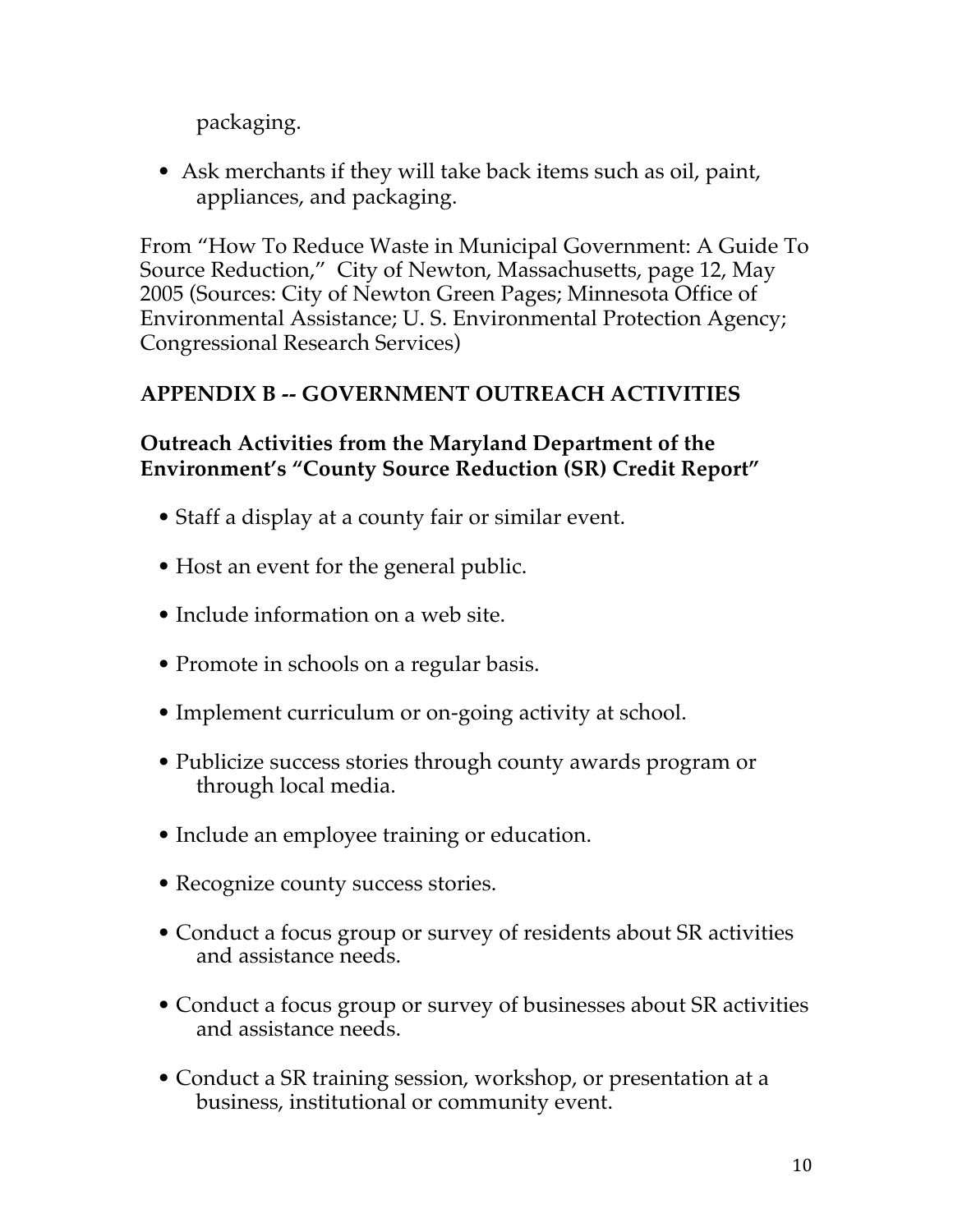- Conduct SR site visits to the businesses in the county with the most employees or the highest waste generation.
- Conduct a SR waste audit or survey of county facilities where at least 10 percent of county employees work.
- Develop/maintain a home food composting bin distribution program for (county) residents.
- Conduct workshops demonstrating proper food composting techniques.

http://www.mde.state.md.us/programs/Land/RecyclingandOpera tionsprogram/CountyCoordinatorResources/Documents/www.md e.state.md.us/assets/document/SOURCE%20REDUCTION%20CHE CKLIST.pdf

### **APPENDIX C: NEWTON CITYWIDE WASTE PREVENTION POLICY**

Statement of Purpose

The City of Newton (including municipal departments and the public schools) supports the development and implementation of a comprehensive waste prevention program to preserve natural resources, reduce solid and hazardous waste, and conserve energy.

The City of Newton shall establish quantifiable waste prevention goals and targets and shall reduce the quantity and toxicity of wastes generated by all City operations, municipal departments, and public schools.

The City of Newton shall purchase and use environmentally preferable products and services, as defined in its Environmentally Preferable Purchasing Policy, to strengthen markets for materials collected in the City of Newton's recycling collection system, to reduce waste, and to reduce packaging waste.

The City of Newton shall reduce the number of products purchased that contain toxic chemicals.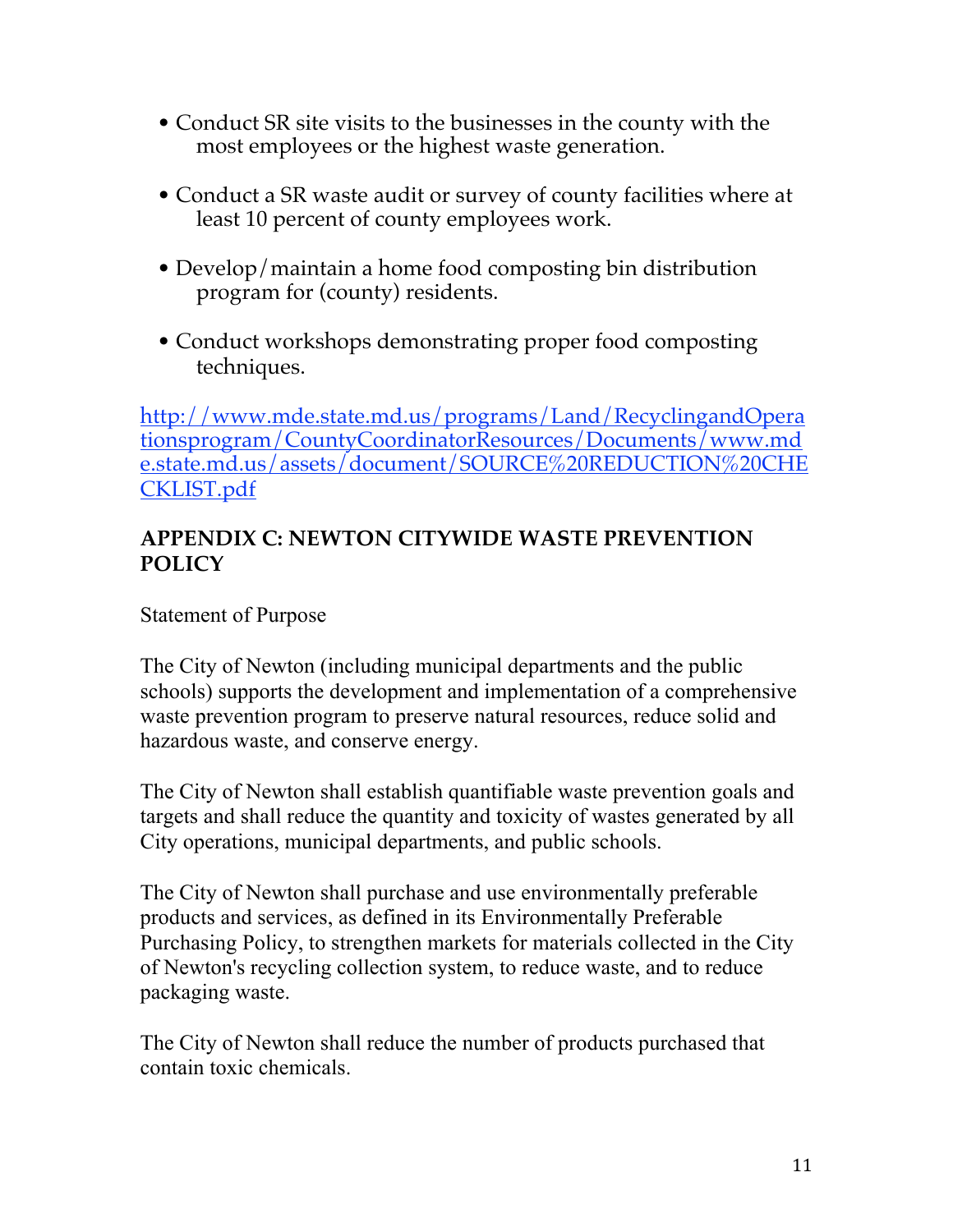The City of Newton shall engage in community outreach campaigns to encourage residents and businesses to reduce the quantity and toxicity of their waste streams.

Statement of Policy

It is the policy of the City of Newton to:

1.1 review practices and procedures for all municipal and school operations to identify opportunities to reduce, at its source, the quantity of waste generated.

1.2 purchase waste preventing products and/or recycled products containing the highest amount of post-consumer material practicable or, when postconsumer material is impracticable for a specific type of product, containing substantial amounts of recovered material. Such products must meet reasonable performance standards, be available at a reasonable price and be available within a reasonable time.

1.3 purchase, when practicable, products and services that do not contain any of the harmful constituents targeted by the U.S. Environmental Protection Agency for elimination. These constituents are identified in Attachment 1 to this policy.

1.4 ensure that all equipment purchased, leased or rented shall be compatible with the waste prevention and recycled product standards. The City of Newton shall require contractors to implement waste preventing practices when providing contracted products and services.

1.5 promote use of products that reduce waste and contain recycled content whenever feasible within the all

departments, schools, and to the general public.

1.6 develop and encourage community-based waste prevention initiatives and support voluntary efforts by local businesses to implement practices to reduce waste.

2.0 Definitions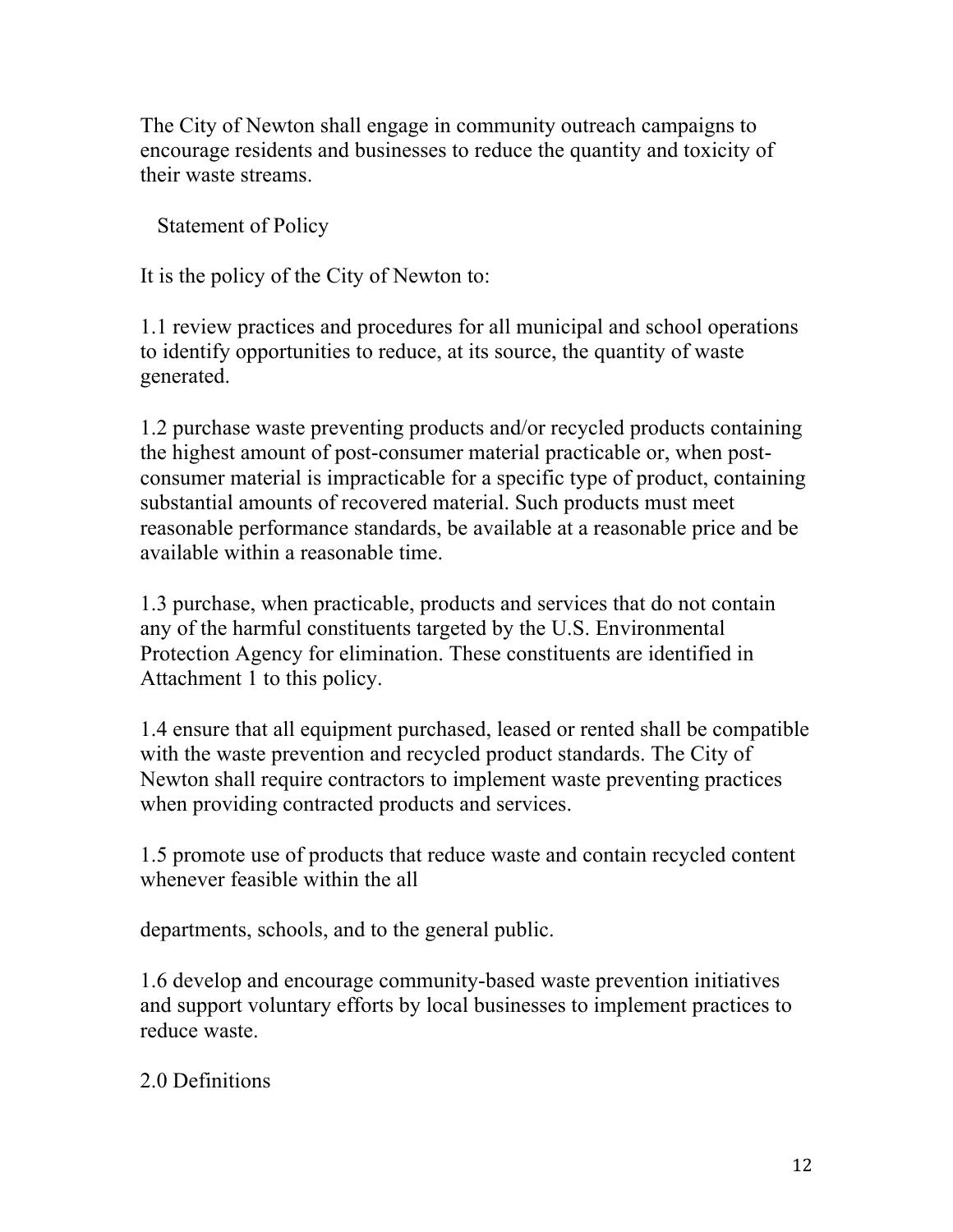2.1 City of Newton refers to all City offices and departments throughout the municipality including public schools.

2.2 "Contractor" means any person, group of persons, business, consultant, designing architect, association,

partnership, corporation, supplier, vendor or other entity that has a contract with the City of Newton, or serves in a subcontracting capacity with an entity having a contract with the City of Newton, for the provision of goods or services.

2.3 "Environmentally Preferable Product" means a product that results in a net reduction in the generation of waste compared to the previous or alternate version and includes durable, reusable and remanufactured products; products with no, or reduced, toxic constituents; and products marketed with no, or reduced, packaging.

2.4 "Post-consumer Material" means a finished material that would normally be disposed of as a solid waste, having completed its life cycle as a consumer item, and does not include manufacturing or converting wastes.

2.5 "Pre-consumer Material" means material or by-products generated after manufacture of a product is completed but before the product reaches the end-use consumer. Pre-consumer material does not include mill and manufacturing trim, scrap, or broke which is generated at a manufacturing site and commonly reused on-site in the same or another manufacturing process.

2.6 "Recovered Material" means fragments of products or finished products of a manufacturing process, which has converted a resource into a commodity of real economic value, and includes pre-consumer and postconsumer material, but does not include excess resources of the manufacturing process.

2.7 "Recycled Content" means the percentage of recovered material, including pre-consumer and post-consumer materials, in a product.

2.8 "Recycled Content Standards" means the minimum or maximum level of recovered material and/or postconsumer material necessary for products to qualify as "recycled products," as established by the City of Newton.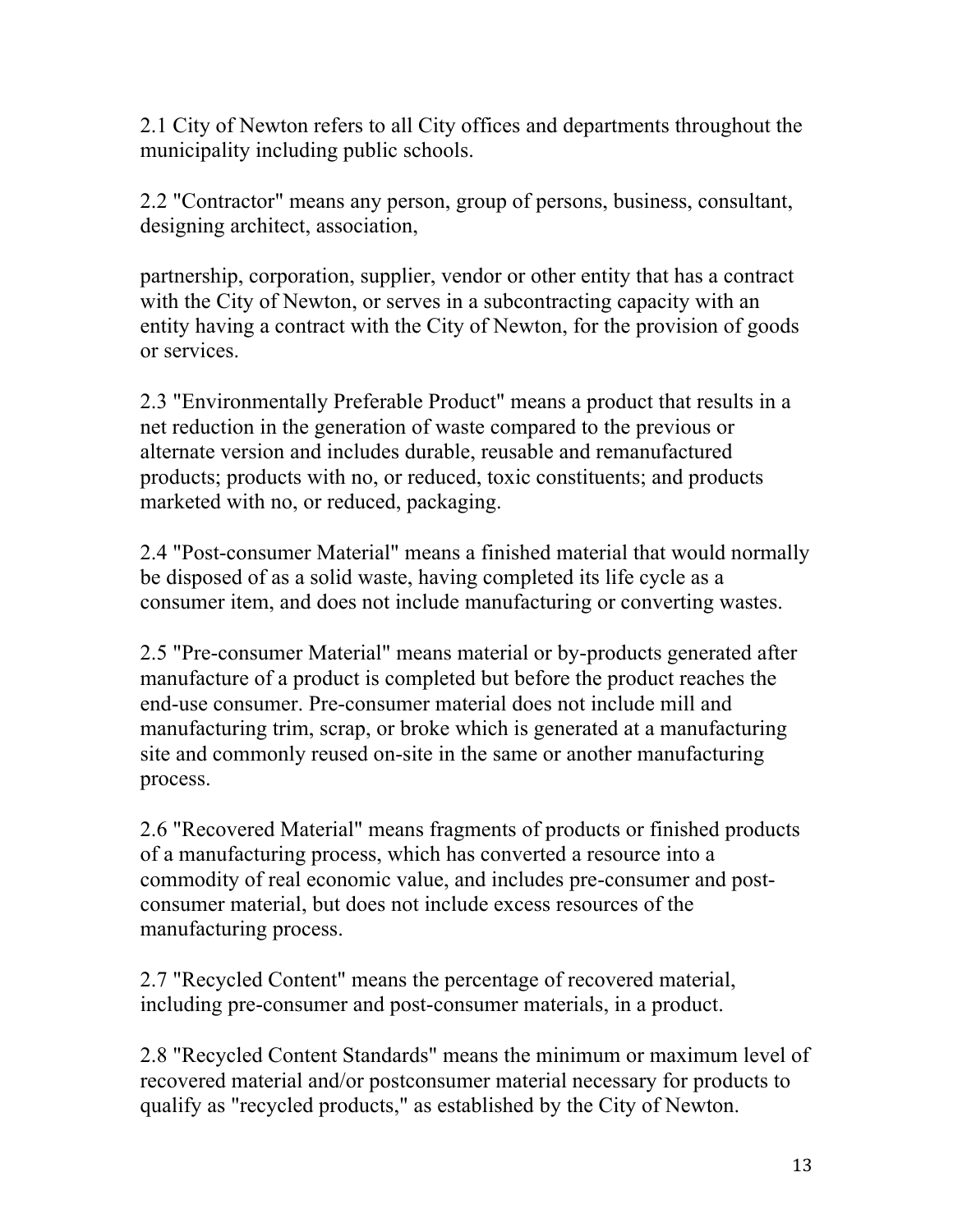2.9 "Recyclable" means any product or package that can be diverted from the solid waste stream for recycling via a program (curbside or drop-off) operated by the City of Newton or other entity.

2.10 "Recycled Product" means a product that meets the City of Newton's recycled content policy objectives for postconsumer, pre-consumer and recovered material.

2.11 "Remanufactured Product" means any product diverted from the supply of discarded materials by refurbishing and marketing said product without substantial change to its original form.

2.12 "Reused Product" means any product designed to be used many times for the same or other purposes without additional processing except for specific requirements such as cleaning, painting or minor repairs.

3.0 Policy Implementation

3.1 The Mayor or authorized representative shall, in cooperation with City Officials and any other relevant

departments, develop administrative guidelines to implement this policy.

3.2 The Mayor or authorized representative shall establish the position(s) of waste prevention coordinators within all departments and the schools. The waste prevention coordinators shall be selected by each department and school.

3.3 The City of Newton's Waste Prevention Coordinators shall be charged with identifying and implementing waste preventing practices within their areas of responsibility.

3.4 The Waste Prevention Coordinators shall be:

- trained in conducting waste audits,
- required to establish waste prevention goals for their department,
- required to manage an audit of the storage, use and disposal of hazardous products, and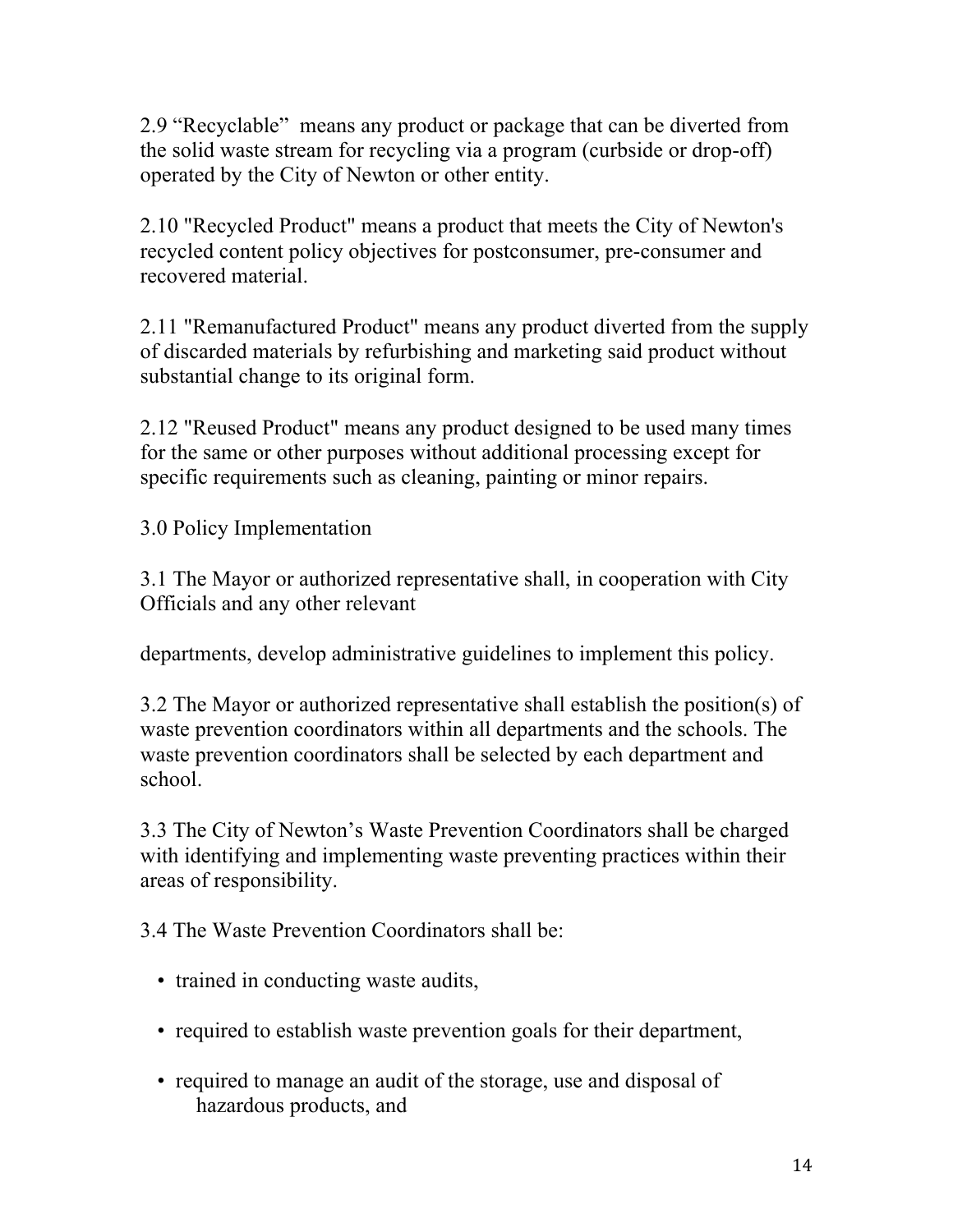• required to file annual, written reports of waste prevention plans and progress toward meeting goals for each department.

3.5 The City of Newton's purchasing department shall ensure that purchasing documents, specifications, and contracting procedures do not discriminate against waste preventing, recycled or recyclable products and packaging.

3.6 The City of Newton's purchasing department shall establish recycled content standards to guide the purchase of recycled content products and shall be authorized to set those standards to meet the objectives of this policy. The decision to change any recycled content standard shall be substantiated in an annual report.

3.7 The City of Newton's purchasing department shall be authorized to prohibit the purchase of products that contain any of the toxic constituents provided in Attachment 1 to this policy. The purchasing department shall maintain, and update annually, a list of products exempted from this policy.

3.8 The City's Purchasing Department shall be authorized to participate in, and encourage others to participate in, cooperative purchasing agreements.

3.9 The Mayor shall designate departments responsible for designing and implementing waste prevention outreach campaigns for the residential and business communities.

## 4.0 Precedence

4.1 In the evaluation of waste prevention opportunities or the selection of products, the following hierarchy shall be applied:

- Reduction in quantity, volume, weight or toxicity;
- Reusability;
- Recycled content.

Waste prevention program activities also shall include recycling. Products shall be evaluated for recyclability.